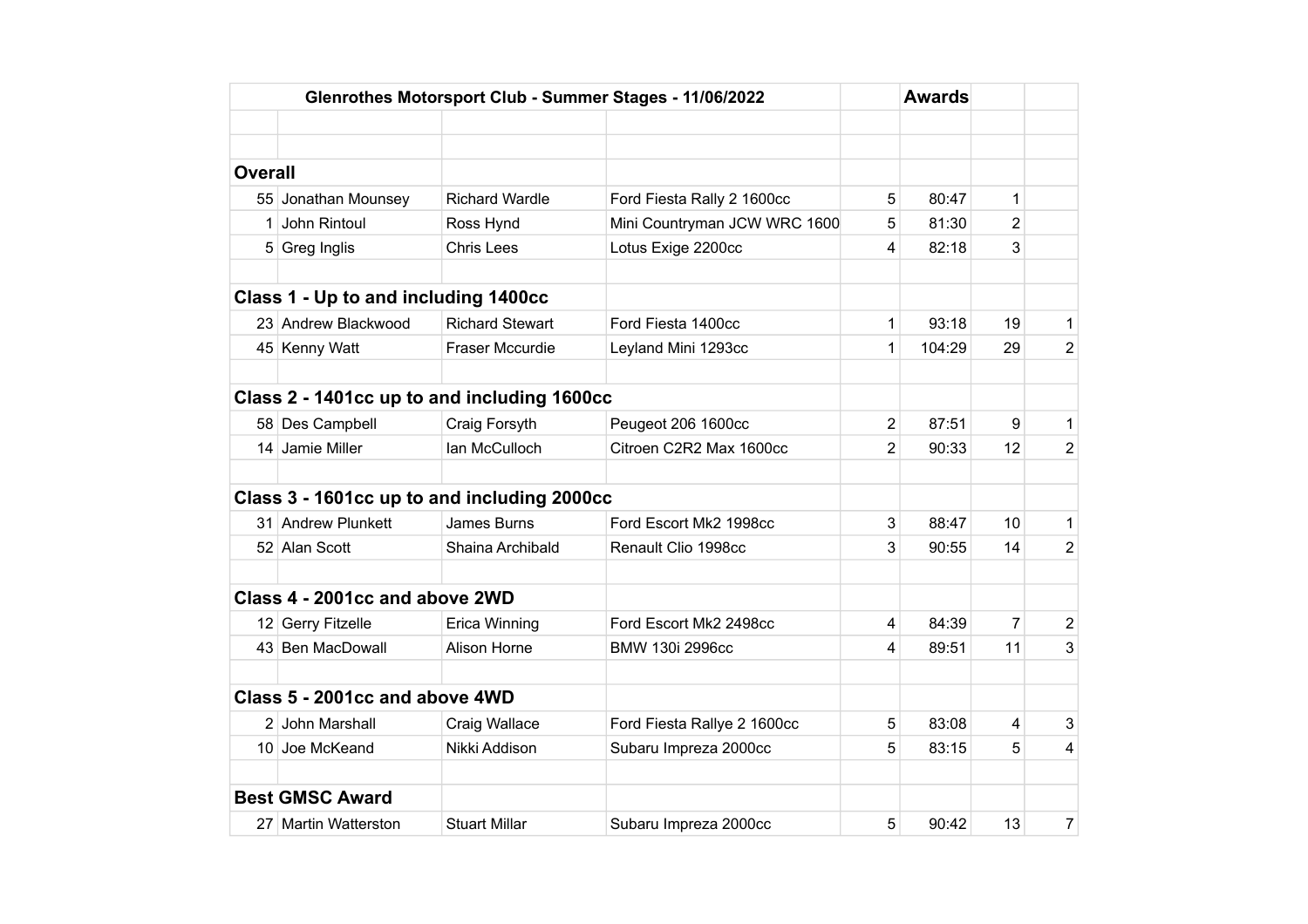|     | <b>Glenrothes Motorsport Club</b> |                        | <b>Summer Stages</b>                                                                           |                |                 |                 |                 |                              |                 |                                                 |            |      |       | <b>11 June 2022</b> |                         |                         |
|-----|-----------------------------------|------------------------|------------------------------------------------------------------------------------------------|----------------|-----------------|-----------------|-----------------|------------------------------|-----------------|-------------------------------------------------|------------|------|-------|---------------------|-------------------------|-------------------------|
|     |                                   |                        | Final Results signed by George Hay Clerk of Course at 17:00 on 11 June 2022 - in overall order |                |                 |                 |                 |                              |                 |                                                 |            |      |       |                     |                         |                         |
| No  | <b>Driver</b>                     | <b>Co-Driver</b>       | Car                                                                                            | Class          | SS <sub>1</sub> | SS <sub>2</sub> | SS <sub>3</sub> | SS4                          | SS <sub>5</sub> | SS6                                             | SS7        | SS8  | Other | Total               | <b>DIA Pos CI Pos</b>   |                         |
| 55  | Jonathan Mounsey                  | <b>Richard Wardle</b>  | Ford Fiesta Rally 2 1600cc                                                                     | 5              | 8:52            |                 |                 | 8:37 11:28 11:10 11:48 11:25 |                 |                                                 | 8:34       | 8:53 |       | 80:47               | 1                       |                         |
|     | John Rintoul                      | Ross Hynd              | Mini Countryman JCW WRC 1600cc                                                                 | 5              | 8:46            |                 |                 |                              |                 | 8:35 11:36 11:26 11:54 11:32                    | 8:51       | 8:50 |       | 81:30               | $\overline{2}$          | $\overline{2}$          |
|     | 5 Greg Inglis                     | <b>Chris Lees</b>      | Lotus Exige 2200cc                                                                             | $\overline{4}$ | 8:55            |                 |                 |                              |                 | 8:52 11:32 11:29 12:08 11:34                    | 8:55       | 8:53 |       | 82:18               | 3                       | $\mathbf{1}$            |
|     | 2 John Marshall                   | Craig Wallace          | Ford Fiesta Rallye 2 1600cc                                                                    | 5              | 9:07            |                 |                 |                              |                 | 8:45 11:45 11:32 12:15 12:01                    | 8:55       | 8:48 |       | 83:08               | $\overline{\mathbf{4}}$ | 3                       |
|     | 10 Joe McKeand                    | Nikki Addison          | Subaru Impreza 2000cc                                                                          | 5              | 9:01            |                 |                 |                              |                 | 8:50 12:00 11:45 12:00 11:54                    | 8:56       | 8:49 |       | 83:15               | 5                       | 4                       |
|     | 6 Ian Paterson                    | Allan Paterson         | Subaru Impreza B13 1995cc                                                                      | 5              | 9:12            |                 |                 |                              |                 | 9:03 11:55 11:51 12:11 11:44                    | 8:56       | 8:56 |       | 83:48               | 6                       | 5                       |
|     | 12 Gerry Fitzelle                 | Erica Winning          | Ford Escort Mk2 2498cc                                                                         | $\overline{4}$ | 9:22            |                 |                 |                              |                 | $9:06$ 11:50 11:53 12:16 11:58                  | 9:07       | 9:07 |       | 84:39               | $\overline{7}$          | $\overline{2}$          |
|     | 9 Stuart Paterson                 | Alice Paterson         | Subaru Impreza 2000cc                                                                          | 5              | 9:45            |                 |                 | 9:19 12:14 12:07 12:24 12:06 |                 |                                                 | 9:13       | 9:15 |       | 86:23               | 8                       | $6\phantom{1}$          |
|     | 58 Des Campbell                   | Craig Forsyth          | Peugeot 206 1600cc                                                                             | $\overline{2}$ | 9:34            |                 |                 |                              |                 | 9:17 12:15 12:20 12:35 12:24                    | 9:55       | 9:31 |       | 87:51               | 9                       | $\mathbf{1}$            |
|     | 31 Andrew Plunkett                | James Burns            | Ford Escort Mk2 1998cc                                                                         | 3              | 9:51            |                 |                 |                              |                 | $9:26$ 12:45 12:35 12:47 12:27                  | 9:32       | 9:24 |       | 88:47               | 10                      | $\mathbf{1}$            |
|     | 43 Ben MacDowall                  | Alison Horne           | BMW 130i 2996cc                                                                                | 4              | 9:53            |                 |                 |                              |                 | 9:31 12:49 12:32 13:01 12:57                    | 9:37       | 9:31 |       | 89:51               | 11                      | $\mathbf{3}$            |
|     | 14 Jamie Miller                   | lan McCulloch          | Citroen C2R2 Max 1600cc                                                                        | $\overline{2}$ | 9:55            |                 |                 |                              |                 | 9:37 12:56 12:43 13:10 12:49                    | 9:42       | 9:41 |       | 90:33               | 12                      | $\overline{2}$          |
|     | 27 Martin Watterston              | <b>Stuart Millar</b>   | Subaru Impreza 2000cc                                                                          | 5              | 10:08           |                 |                 |                              |                 | 9:29 12:47 12:30 13:13 12:59                    | 9:48       | 9:48 |       | 90:42               | 13                      | $\overline{7}$          |
|     | 52 Alan Scott                     | Shaina Archibald       | Renault Clio 1998cc                                                                            | 3              | 9:53            |                 |                 |                              |                 | 9:41 12:51 13:01 13:13 12:45                    | 9:50       | 9:41 |       | 90:55               | 14                      | $\mathbf 2$             |
|     | 24 Bill Hamilton                  | Sara Hamilton          | Opel Kadett 2000cc                                                                             | 3              | 9:59            |                 |                 |                              |                 | 9:33 12:51 12:45 13:24 13:18                    | 9:45       | 9:40 |       | 91:15               | 15                      | 3                       |
|     | 17 John O'Kane                    | Meghan O'Kane          | Subaru Impreza 2000cc                                                                          | 5              | 9:46            |                 |                 |                              |                 | 9:35 12:52 12:30 13:12 12:48 10:37              |            | 9:58 |       | 91:18               | 16                      | 8                       |
|     | 53 Andrew Forbes                  | Shona MacVicar         | Mitsubishi Evo 6 1998cc                                                                        | 5              | 10:12           |                 |                 |                              |                 | 9:32 13:15 12:39 13:30 12:57                    | 9:54       | 9:37 |       | 91:36               | 17                      | 9                       |
|     | 47 Ian McEwan                     | Ewan Lees              | Vauxhall Tigra 1600cc                                                                          | $\overline{2}$ | 10:02           |                 |                 |                              |                 | 9:48 13:07 12:45 13:29 12:53 10:26 9:43         |            |      |       | 92:13               | 18                      | 3                       |
|     | 23 Andrew Blackwood               | <b>Richard Stewart</b> | Ford Fiesta 1400cc                                                                             | 1              | 10:15           |                 |                 |                              |                 | 9:46 13:16 13:08 13:35 13:13                    | 9:57 10:08 |      |       | 93:18               | 19                      | $\mathbf{1}$            |
|     | 21 Garry Salmon                   | Warren Scott           | Subaru Impreza 1998cc                                                                          | 5              | 9:50            |                 |                 |                              |                 | 9:49 13:39 13:11 13:53 13:09 10:02 9:57         |            |      |       | 93:30               | 20                      | 10                      |
|     | 37 Ian Cruden                     | Douglas Macintyre      | Honda Civic Type R 2000cc                                                                      | 3              | 10:11           |                 |                 |                              |                 | 9:43 13:14 12:57 13:27 12:54 11:22              |            | 9:50 |       | 93:38               | 21                      | $\overline{\mathbf{4}}$ |
|     | 35 Colin Blake                    | Pauline Blake          | BMW Mini 1599cc                                                                                | 2              |                 |                 |                 |                              |                 | 10:16 10:09 13:34 13:20 13:31 13:16 10:11       |            | 9:57 |       | 94:14               | 22                      | $\overline{\mathbf{4}}$ |
| 41  | Bobby Macdonald                   | Gail Whyte             | Subaru Impreza 1999cc                                                                          | 5              |                 |                 |                 |                              |                 | 10:31 10:16 13:39 13:07 13:57 13:22 10:07 10:00 |            |      |       | 94:59               | 23                      | 11                      |
| 56. | <b>Oliver Hunter</b>              | <b>Matt Daniels</b>    | Ford Escort MK2 1998cc                                                                         | 3              | 9:37            |                 |                 |                              |                 | 9:20 12:27 19:16 12:40 12:15 10:17 9:12         |            |      |       | 95:04               | 24                      | 5                       |
|     | 38 Drew Barker                    | Shona Hale             | Vauxhall Corsa 1600cc                                                                          | $\overline{2}$ |                 |                 |                 |                              |                 | 10:17 10:06 13:41 13:15 14:00 13:50 10:40 10:10 |            |      |       | 95:59               | 25                      | 5                       |
| 49  | Cameron Williamson                | Roscoe West            | Subaru Impreza 2000cc                                                                          | 5              |                 |                 |                 |                              |                 | 11:05 10:29 13:59 13:44 14:06 13:55 10:13 10:16 |            |      |       | 97:47               | 26                      | 12                      |
|     | 42 Colin Irving                   | Emma Muir              | Talbot Sunbeam 1998cc                                                                          | 3              |                 |                 |                 |                              |                 | 10:55 10:35 14:21 13:44 14:18 14:04 10:29 10:14 |            |      |       | 98:40               | 27                      | 6                       |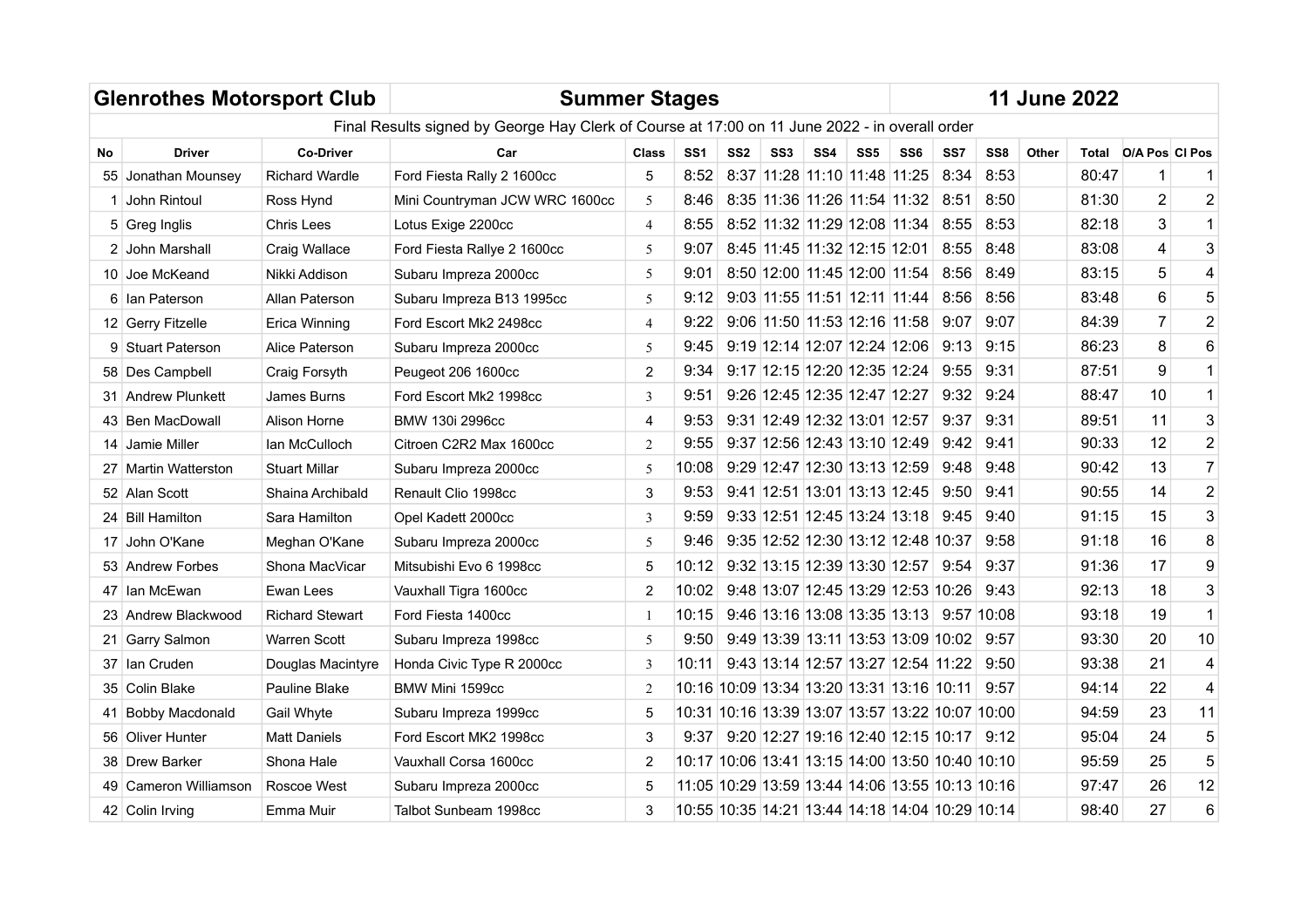|           | <b>Glenrothes Motorsport Club</b> |                      |                                                                                                |                |                   |                 |                         |                 |                 | <b>11 June 2022</b>                             |     |     |       |        |                      |                  |
|-----------|-----------------------------------|----------------------|------------------------------------------------------------------------------------------------|----------------|-------------------|-----------------|-------------------------|-----------------|-----------------|-------------------------------------------------|-----|-----|-------|--------|----------------------|------------------|
|           |                                   |                      | Final Results signed by George Hay Clerk of Course at 17:00 on 11 June 2022 - in overall order |                |                   |                 |                         |                 |                 |                                                 |     |     |       |        |                      |                  |
| <b>No</b> | <b>Driver</b>                     | <b>Co-Driver</b>     | Car                                                                                            | <b>Class</b>   | SS <sub>1</sub>   | SS <sub>2</sub> | SS <sub>3</sub>         | SS <sub>4</sub> | SS <sub>5</sub> | SS <sub>6</sub>                                 | SS7 | SS8 | Other |        | Total D/A Pos CI Pos |                  |
|           | 57 Marc Mccubbin                  | <b>Rian Walker</b>   | Ford Focus 2000cc                                                                              | 3              |                   |                 |                         |                 |                 | 10:47 10:27 14:08 14:04 14:43 14:17 10:58 10:55 |     |     |       | 100:19 | 28                   | 7                |
|           | 45 Kenny Watt                     | Fraser Mccurdie      | Leyland Mini 1293cc                                                                            | 1              |                   |                 |                         |                 |                 | 11:25 11:05 14:40 14:42 14:52 15:27 11:10 11:08 |     |     |       | 104:29 | 29                   | $\overline{2}$   |
|           | 29 Chris Haw                      | <b>Russell Smith</b> | Peugeot 306 MAXI 1998cc                                                                        | 3              |                   |                 |                         |                 |                 | 10:34 10:24 23:00 13:21 13:56 13:18 10:13 9:59  |     |     |       | 104:45 | 30                   | $\bf8$           |
|           | 51 Matt Reid                      | Bryan Reid           | Citroen C2 1587cc                                                                              | $\overline{2}$ |                   |                 |                         |                 |                 | 12:03 11:29 15:37 15:19 15:16 15:39 11:25 11:19 |     |     |       | 108:07 | 31                   | $\,6$            |
|           | 40 Gordon Milne                   | Duncan Smith         | VW Polonda 1598cc                                                                              | 2              | 11:07             |                 |                         |                 |                 | 9:13 14:40 23:00 14:41 14:25 10:57 10:56        |     |     |       | 108:59 | 32                   | $\overline{7}$   |
|           | 32 Brian Beefy Fraser             | Jack Sutherland      | Hillman Avenger Tiger 1598cc                                                                   | 2              |                   |                 |                         |                 |                 | 10:49 10:30 14:09 14:01 14:21 23:00 10:46 11:31 |     |     |       | 109:07 | 33                   | $\, 8$           |
|           | 8 Richard Sutherland              | Megan Sutherland     | Opel Manta 1998cc                                                                              | 3              | 9:17              |                 |                         |                 |                 | $9:03$ 23:00 30:00 12:26 11:56 9:04 9:54        |     |     |       | 114:40 | 34                   | $\boldsymbol{9}$ |
|           | 25 Kenneth Blair                  | Jessica Jamieson     | Mitsubishi Lancer Evo 7 1997cc                                                                 | 5              | 9:52              |                 |                         |                 |                 | 9:30 13:06 12:45 23:00 30:00 30:00 14:29        |     |     |       | 142:42 | 35                   | 13               |
|           | 36 Steven Crockett                | Kenny Anderson       | Peugeot 205 SC1400 1388cc                                                                      | 1              | 10:19             |                 |                         |                 |                 |                                                 |     |     | F/F   | F/F    |                      |                  |
|           | 48 Tom Johnstone                  | Mark Runciman        | Skoda Citigo 999cc                                                                             | $\mathbf{1}$   |                   |                 | 10:55 10:35 14:17 14:13 |                 |                 |                                                 |     |     | F/F   | F/F    |                      |                  |
|           | 50 James Wilson                   | lan Wilson           | <b>MG ZR 1400cc</b>                                                                            | 1              | 10:38 10:24 23:00 |                 |                         |                 |                 |                                                 |     |     | F/F   | F/F    |                      |                  |
|           | 19 Steven Hay                     | Cameron Dunn         | Vauxhall Corsa 1598cc                                                                          | $\overline{2}$ | 9:27              |                 |                         |                 |                 |                                                 |     |     | F/F   | F/F    |                      |                  |
|           | 22 Kenny Moore                    | Fiona Moir           | Hillman Avenger 1598cc                                                                         | $\overline{2}$ | 10:49 16:00       |                 |                         |                 |                 |                                                 |     |     | F/F   | F/F    |                      |                  |
|           | 33 Joe Pringle                    | David Dalgliesh      | Vauxhall Corsa 1598cc                                                                          | $\overline{2}$ | 15:12             |                 |                         |                 |                 |                                                 |     |     | F/F   | F/F    |                      |                  |
|           | 15 Graeme Rintoul                 | <b>Jim Rintoul</b>   | Ford Fiesta ST 2000cc                                                                          | 3              | 10:02             |                 | 9:50 12:57 23:00        |                 |                 |                                                 |     |     | F/F   | F/F    |                      |                  |
| 18        | Jonathan MacDonald                | Chris Wareham        | Peugeot 306 GTi-6 1998cc                                                                       | 3              | 9:41              |                 |                         |                 |                 |                                                 |     |     | F/F   | F/F    |                      |                  |
|           | 20 Willie Bonniewell              | Angus Kennedy        | Ford Escort 2000cc                                                                             | 3              | 10:19             |                 | 9:53 13:07 23:00        |                 |                 |                                                 |     |     | F/F   | F/F    |                      |                  |
|           | 30 Oliver Hunter                  | Owen Paterson        | Honda Civic 2000cc                                                                             | 3              | 9:53              |                 | 9:25 23:00              |                 |                 |                                                 |     |     | F/F   | F/F    |                      |                  |
|           | 34 Sandy Coghill                  | Jack Ryan            | Rover 100 1800cc                                                                               | $\overline{3}$ | 16:00             |                 |                         |                 |                 |                                                 |     |     | F/F   | F/F    |                      |                  |
|           | 54 Calum Macdonald                | Martin Maccabe       | Ford Focus 1988cc                                                                              | 3              |                   |                 | 11:49 11:20 15:36       |                 |                 |                                                 |     |     | F/F   | F/F    |                      |                  |
|           | 11 Darren Nugent                  | Peter Johnson        | Ford Escort 2500cc                                                                             | 4              | 9:31              |                 | 9:09 12:18 11:56 12:29  |                 |                 |                                                 |     |     | F/F   | F/F    |                      |                  |
|           | 3 John Stone                      | Laura Connell        | VW Polo Gti R5 1600cc                                                                          | 5              | 9:12              |                 | 8:41 11:28 11:51 23:00  |                 |                 |                                                 |     |     | F/F   | F/F    |                      |                  |
|           | 4 Colin Gemmell                   | Keith Fair           | 9:26<br>5<br>VW Golf R7 2000cc                                                                 |                |                   |                 |                         |                 |                 |                                                 |     |     | F/F   | F/F    |                      |                  |
|           | 7 Drew Gallagher                  | Jane Nicol           | Skoda Fabia 1998cc                                                                             | 5              | 16:00             |                 |                         |                 |                 |                                                 |     |     | F/F   | F/F    |                      |                  |
|           | 16 Alan Wallace                   | Darren Robertson     | Mitsubishi Lancer Evo 6 1998cc                                                                 | 5              | 10:14 16:00       |                 |                         |                 |                 |                                                 |     |     | F/F   | F/F    |                      |                  |
|           | 26 Grant Fleming                  | Chloe Fleming        | Subaru Impreza 2200cc                                                                          | 5              |                   |                 | 10:19 9:37 12:55 23:00  |                 |                 |                                                 |     |     | F/F   | F/F    |                      |                  |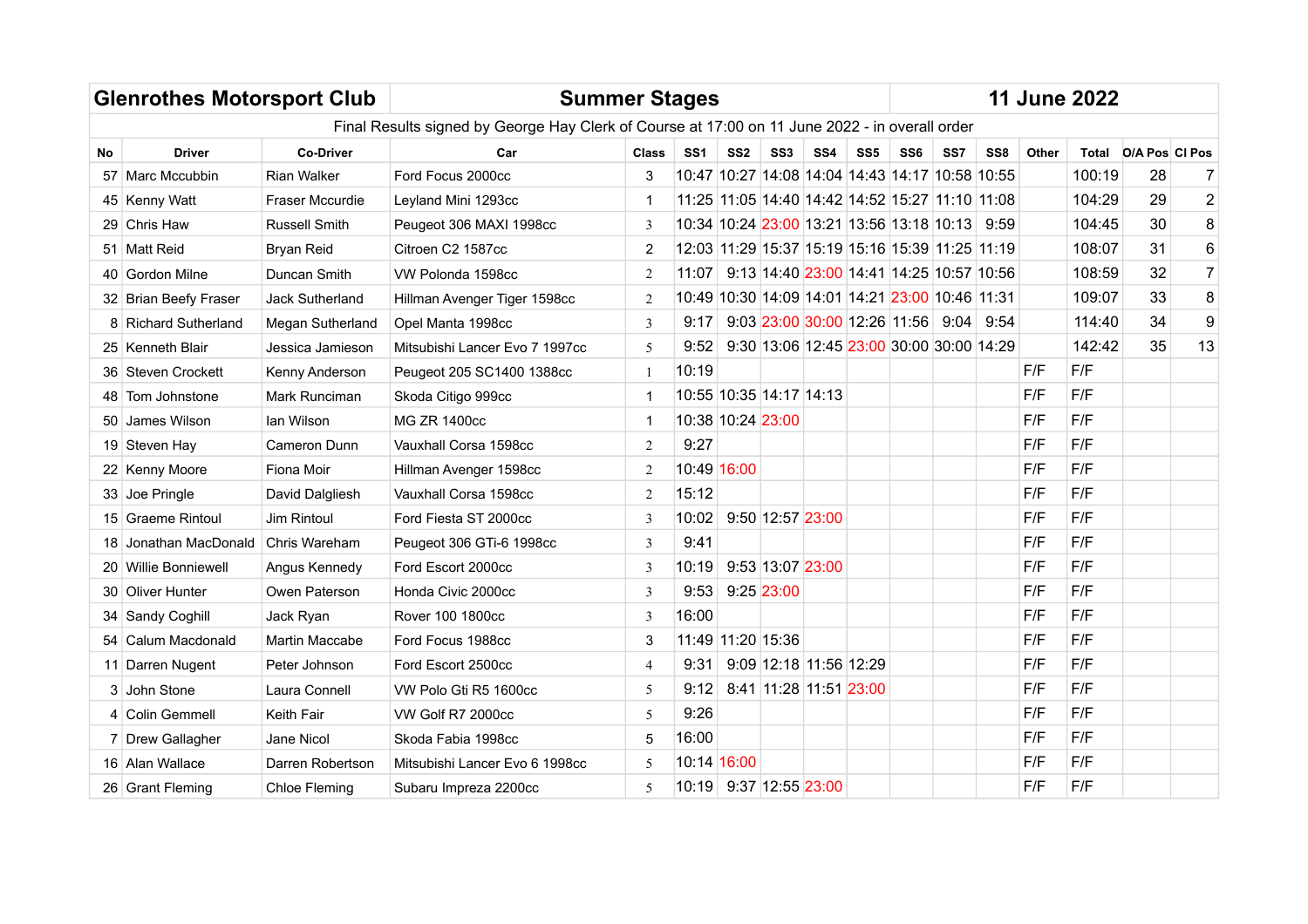| <b>Glenrothes Motorsport Club</b><br><b>Summer Stages</b> |                                     |                        |                                                                                              |                |                 |                   |                         |                                                 |                 |     |      |            |       | <b>11 June 2022</b> |                       |                |
|-----------------------------------------------------------|-------------------------------------|------------------------|----------------------------------------------------------------------------------------------|----------------|-----------------|-------------------|-------------------------|-------------------------------------------------|-----------------|-----|------|------------|-------|---------------------|-----------------------|----------------|
|                                                           |                                     |                        | Final Results signed by George Hay Clerk of Course at 17:00 on 11 June 2022 - in class order |                |                 |                   |                         |                                                 |                 |     |      |            |       |                     |                       |                |
| No                                                        | <b>Driver</b>                       | <b>Co-Driver</b>       | Car                                                                                          | <b>Class</b>   | SS <sub>1</sub> | SS <sub>2</sub>   | SS <sub>3</sub>         | SS4                                             | SS <sub>5</sub> | SS6 | SS7  | SS8        | Other | Total               | <b>O/A Pos CI Pos</b> |                |
|                                                           | 23 Andrew Blackwood                 | <b>Richard Stewart</b> | Ford Fiesta 1400cc                                                                           |                | 10:15           |                   |                         | 9:46 13:16 13:08 13:35 13:13                    |                 |     |      | 9:57 10:08 |       | 93:18               | 19                    |                |
|                                                           | 45 Kenny Watt                       | Fraser Mccurdie        | Leyland Mini 1293cc                                                                          |                |                 |                   |                         | 11:25 11:05 14:40 14:42 14:52 15:27 11:10 11:08 |                 |     |      |            |       | 104:29              | 29                    | $\overline{2}$ |
|                                                           | 36 Steven Crockett                  | Kenny Anderson         | Peugeot 205 SC1400 1388cc                                                                    | -1             | 10:19           |                   |                         |                                                 |                 |     |      |            | F/F   | F/F                 |                       |                |
| 48                                                        | Tom Johnstone                       | Mark Runciman          | Skoda Citigo 999cc                                                                           |                |                 |                   | 10:55 10:35 14:17 14:13 |                                                 |                 |     |      |            | F/F   | F/F                 |                       |                |
|                                                           | 50 James Wilson                     | lan Wilson             | <b>MG ZR 1400cc</b>                                                                          | -1             |                 | 10:38 10:24 23:00 |                         |                                                 |                 |     |      |            | F/F   | F/F                 |                       |                |
|                                                           | 58 Des Campbell                     | Craig Forsyth          | Peugeot 206 1600cc                                                                           | $\overline{2}$ | 9:34            |                   |                         | 9:17 12:15 12:20 12:35 12:24                    |                 |     | 9:55 | 9:31       |       | 87:51               | 9                     | $\mathbf{1}$   |
|                                                           | 14 Jamie Miller                     | lan McCulloch          | Citroen C2R2 Max 1600cc                                                                      | 2              | 9:55            |                   |                         | 9:37 12:56 12:43 13:10 12:49                    |                 |     | 9:42 | 9:41       |       | 90:33               | 12                    | $\sqrt{2}$     |
|                                                           | 47 Ian McEwan                       | Ewan Lees              | Vauxhall Tigra 1600cc                                                                        | $\overline{2}$ | 10:02           |                   |                         | 9:48 13:07 12:45 13:29 12:53 10:26              |                 |     |      | 9:43       |       | 92:13               | 18                    | 3              |
|                                                           | 35   Colin Blake                    | Pauline Blake          | BMW Mini 1599cc                                                                              | 2              |                 |                   |                         | 10:16 10:09 13:34 13:20 13:31 13:16 10:11 9:57  |                 |     |      |            |       | 94:14               | 22                    | $\overline{4}$ |
|                                                           | 38 Drew Barker                      | Shona Hale             | Vauxhall Corsa 1600cc                                                                        | $\overline{2}$ |                 |                   |                         | 10:17 10:06 13:41 13:15 14:00 13:50 10:40 10:10 |                 |     |      |            |       | 95:59               | 25                    | 5              |
|                                                           | 51   Matt Reid                      | Bryan Reid             | Citroen C2 1587cc                                                                            | 2              |                 |                   |                         | 12:03 11:29 15:37 15:19 15:16 15:39 11:25 11:19 |                 |     |      |            |       | 108:07              | 31                    | 6              |
|                                                           | 40 Gordon Milne                     | Duncan Smith           | VW Polonda 1598cc                                                                            | 2              |                 |                   |                         | 11:07 9:13 14:40 23:00 14:41 14:25 10:57 10:56  |                 |     |      |            |       | 108:59              | 32                    | $\overline{7}$ |
|                                                           | 32 Brian Beefy Fraser               | <b>Jack Sutherland</b> | Hillman Avenger Tiger 1598cc                                                                 | 2              |                 |                   |                         | 10:49 10:30 14:09 14:01 14:21 23:00 10:46 11:31 |                 |     |      |            |       | 109:07              | 33                    | 8              |
|                                                           | 19 Steven Hay                       | Cameron Dunn           | Vauxhall Corsa 1598cc                                                                        | 2              | 9:27            |                   |                         |                                                 |                 |     |      |            | F/F   | F/F                 |                       |                |
|                                                           | 22 Kenny Moore                      | Fiona Moir             | Hillman Avenger 1598cc                                                                       | 2              | 10:49 16:00     |                   |                         |                                                 |                 |     |      |            | F/F   | F/F                 |                       |                |
|                                                           | 33 Joe Pringle                      | David Dalgliesh        | Vauxhall Corsa 1598cc                                                                        | 2              | 15:12           |                   |                         |                                                 |                 |     |      |            | F/F   | F/F                 |                       |                |
|                                                           | 31 Andrew Plunkett                  | James Burns            | Ford Escort Mk2 1998cc                                                                       | $\overline{3}$ | 9:51            |                   |                         | 9:26 12:45 12:35 12:47 12:27                    |                 |     | 9:32 | 9:24       |       | 88:47               | 10                    | $\mathbf{1}$   |
|                                                           | 52 Alan Scott                       | Shaina Archibald       | Renault Clio 1998cc                                                                          | 3              | 9:53            |                   |                         | 9:41 12:51 13:01 13:13 12:45                    |                 |     | 9:50 | 9:41       |       | 90:55               | 14                    | $\mathbf 2$    |
|                                                           | 24   Bill Hamilton                  | Sara Hamilton          | Opel Kadett 2000cc                                                                           | 3              | 9:59            |                   |                         | 9:33 12:51 12:45 13:24 13:18                    |                 |     | 9:45 | 9:40       |       | 91:15               | 15                    | 3              |
|                                                           | 37 Ian Cruden                       | Douglas Macintyre      | Honda Civic Type R 2000cc                                                                    | 3              | 10:11           |                   |                         | 9:43 13:14 12:57 13:27 12:54 11:22              |                 |     |      | 9:50       |       | 93:38               | 21                    | $\overline{4}$ |
|                                                           | 56 Oliver Hunter                    | <b>Matt Daniels</b>    | Ford Escort MK2 1998cc                                                                       | 3              | 9:37            |                   |                         | 9:20 12:27 19:16 12:40 12:15 10:17              |                 |     |      | 9:12       |       | 95:04               | 24                    | 5              |
|                                                           | 42 Colin Irving                     | Emma Muir              | Talbot Sunbeam 1998cc                                                                        | 3              |                 |                   |                         | 10:55 10:35 14:21 13:44 14:18 14:04 10:29 10:14 |                 |     |      |            |       | 98:40               | 27                    | 6              |
|                                                           | 57   Marc Mccubbin                  | <b>Rian Walker</b>     | Ford Focus 2000cc                                                                            | 3              |                 |                   |                         | 10:47 10:27 14:08 14:04 14:43 14:17 10:58 10:55 |                 |     |      |            |       | 100:19              | 28                    | $\overline{7}$ |
|                                                           | 29 Chris Haw                        | Russell Smith          | Peugeot 306 MAXI 1998cc                                                                      | 3              |                 |                   |                         | 10:34 10:24 23:00 13:21 13:56 13:18 10:13       |                 |     |      | 9:59       |       | 104:45              | 30                    | $\, 8$         |
|                                                           | 8 Richard Sutherland                | Megan Sutherland       | Opel Manta 1998cc                                                                            | 3              | 9:17            |                   |                         | $9:03$ 23:00 30:00 12:26 11:56 9:04             |                 |     |      | 9:54       |       | 114:40              | 34                    | 9              |
|                                                           | 15 Graeme Rintoul                   | <b>Jim Rintoul</b>     | Ford Fiesta ST 2000cc                                                                        | 3              | 10:02           |                   | 9:50 12:57 23:00        |                                                 |                 |     |      |            | F/F   | F/F                 |                       |                |
|                                                           | 18 Jonathan MacDonald Chris Wareham |                        | Peugeot 306 GTi-6 1998cc                                                                     | 3              | 9:41            |                   |                         |                                                 |                 |     |      |            | F/F   | F/F                 |                       |                |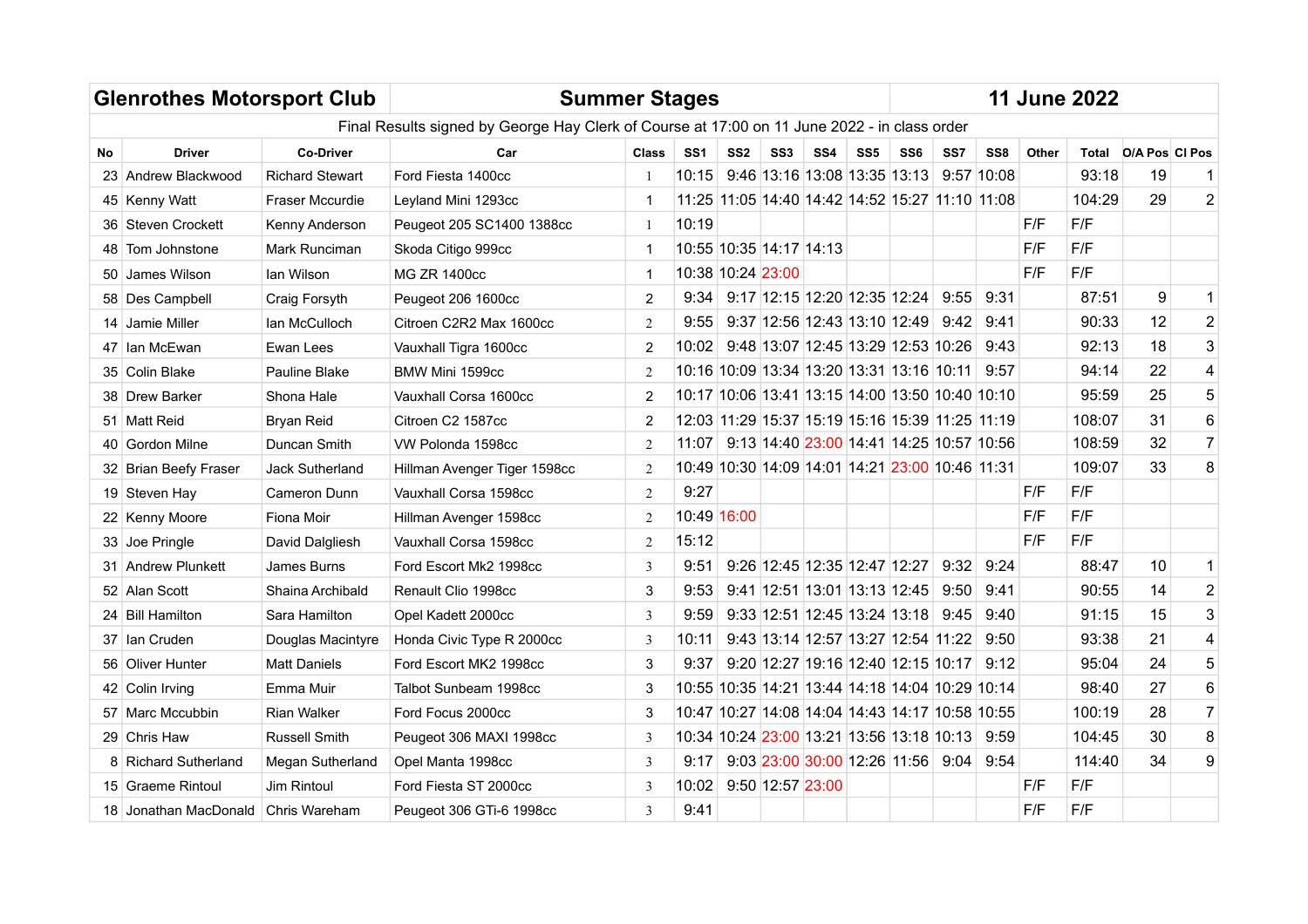|                 | <b>Glenrothes Motorsport Club</b> |                       | <b>Summer Stages</b>                                                                         |                        |                                                 |                 |                  |                                    |                 |                 |                                          |                 |       | <b>11 June 2022</b> |                      |                         |
|-----------------|-----------------------------------|-----------------------|----------------------------------------------------------------------------------------------|------------------------|-------------------------------------------------|-----------------|------------------|------------------------------------|-----------------|-----------------|------------------------------------------|-----------------|-------|---------------------|----------------------|-------------------------|
|                 |                                   |                       | Final Results signed by George Hay Clerk of Course at 17:00 on 11 June 2022 - in class order |                        |                                                 |                 |                  |                                    |                 |                 |                                          |                 |       |                     |                      |                         |
| <b>No</b>       | <b>Driver</b>                     | <b>Co-Driver</b>      | Car                                                                                          | <b>Class</b>           | SS <sub>1</sub>                                 | SS <sub>2</sub> | SS <sub>3</sub>  | SS <sub>4</sub>                    | SS <sub>5</sub> | SS <sub>6</sub> | SS7                                      | SS <sub>8</sub> | Other |                     | Total D/A Pos CI Pos |                         |
| 20              | <b>Willie Bonniewell</b>          | Angus Kennedy         | Ford Escort 2000cc                                                                           | 3                      | 10:19                                           |                 | 9:53 13:07 23:00 |                                    |                 |                 |                                          |                 | F/F   | F/F                 |                      |                         |
|                 | 30 Oliver Hunter                  | Owen Paterson         | Honda Civic 2000cc                                                                           | 3                      | 9:53                                            |                 | 9:25 23:00       |                                    |                 |                 |                                          |                 | F/F   | F/F                 |                      |                         |
| 34              | Sandy Coghill                     | Jack Ryan             | Rover 100 1800cc                                                                             | 3                      | 16:00                                           |                 |                  |                                    |                 |                 |                                          |                 | F/F   | F/F                 |                      |                         |
|                 | 54 Calum Macdonald                | Martin Maccabe        | Ford Focus 1988cc                                                                            | 3                      | 11:49 11:20 15:36                               |                 |                  |                                    |                 |                 |                                          |                 | F/F   | F/F                 |                      |                         |
|                 | 5 Greg Inglis                     | Chris Lees            | Lotus Exige 2200cc                                                                           | 4                      | 8:55                                            |                 |                  | 8:52 11:32 11:29 12:08 11:34       |                 |                 | 8:55                                     | 8:53            |       | 82:18               | 3                    | $\mathbf{1}$            |
|                 | 12 Gerry Fitzelle                 | Erica Winning         | Ford Escort Mk2 2498cc                                                                       | 4                      | 9:22                                            |                 |                  | $9:06$ 11:50 11:53 12:16 11:58     |                 |                 | 9:07                                     | 9:07            |       | 84:39               | $\overline{7}$       | $\overline{2}$          |
|                 | 43 Ben MacDowall                  | Alison Horne          | BMW 130i 2996cc                                                                              | 4                      | 9:53                                            |                 |                  | $9:31$ 12:49 12:32 13:01 12:57     |                 |                 | 9:37                                     | 9:31            |       | 89:51               | 11                   | 3                       |
| 11 <sup>1</sup> | Darren Nugent                     | Peter Johnson         | Ford Escort 2500cc                                                                           | 9:09 12:18 11:56 12:29 |                                                 |                 |                  | F/F                                | F/F             |                 |                                          |                 |       |                     |                      |                         |
|                 | 55 Jonathan Mounsey               | <b>Richard Wardle</b> | Ford Fiesta Rally 2 1600cc                                                                   | 5                      | 8:52                                            |                 |                  | 8:37 11:28 11:10 11:48 11:25       |                 |                 | 8:34                                     | 8:53            |       | 80:47               | 1                    | $\mathbf 1$             |
|                 | John Rintoul                      | Ross Hynd             | Mini Countryman JCW WRC 1600cc                                                               | 5                      | 8:46                                            |                 |                  | 8:35 11:36 11:26 11:54 11:32       |                 |                 | 8:51                                     | 8:50            |       | 81:30               | $\overline{2}$       | $\mathbf 2$             |
|                 | 2 John Marshall                   | Craig Wallace         | Ford Fiesta Rallye 2 1600cc                                                                  | 5                      | 9:07                                            |                 |                  | 8:45 11:45 11:32 12:15 12:01       |                 |                 | 8:55                                     | 8:48            |       | 83:08               | 4                    | $\mathbf{3}$            |
|                 | 10 Joe McKeand                    | Nikki Addison         | Subaru Impreza 2000cc                                                                        | 5                      | 9:01                                            |                 |                  | 8:50 12:00 11:45 12:00 11:54       |                 |                 | 8:56                                     | 8:49            |       | 83:15               | 5                    | $\overline{\mathbf{4}}$ |
|                 | 6 Ian Paterson                    | Allan Paterson        | Subaru Impreza B13 1995cc                                                                    | 5                      | 9:12                                            |                 |                  | $9:03$ 11:55 11:51 12:11 11:44     |                 |                 | 8:56                                     | 8:56            |       | 83:48               | 6                    | 5                       |
|                 | 9 Stuart Paterson                 | Alice Paterson        | Subaru Impreza 2000cc                                                                        | 5                      | 9:45                                            |                 |                  | 9:19 12:14 12:07 12:24 12:06       |                 |                 | 9:13                                     | 9:15            |       | 86:23               | 8                    | $6\phantom{1}6$         |
|                 | 27 Martin Watterston              | <b>Stuart Millar</b>  | Subaru Impreza 2000cc                                                                        | 5                      | 10:08                                           |                 |                  | $9:29$ 12:47 12:30 13:13 12:59     |                 |                 | 9:48                                     | 9:48            |       | 90:42               | 13                   | $\overline{7}$          |
| 17              | John O'Kane                       | Meghan O'Kane         | Subaru Impreza 2000cc                                                                        | 5                      | 9:46                                            |                 |                  | 9:35 12:52 12:30 13:12 12:48 10:37 |                 |                 |                                          | 9:58            |       | 91:18               | 16                   | $\bf 8$                 |
|                 | 53 Andrew Forbes                  | Shona MacVicar        | Mitsubishi Evo 6 1998cc                                                                      | 5                      | 10:12                                           |                 |                  | 9:32 13:15 12:39 13:30 12:57 9:54  |                 |                 |                                          | 9:37            |       | 91:36               | 17                   | $\boldsymbol{9}$        |
|                 | 21 Garry Salmon                   | <b>Warren Scott</b>   | Subaru Impreza 1998cc                                                                        | 5                      | 9:50                                            |                 |                  |                                    |                 |                 | $9:49$ 13:39 13:11 13:53 13:09 10:02     | 9:57            |       | 93:30               | 20                   | 10                      |
|                 | <b>Bobby Macdonald</b>            | Gail Whyte            | Subaru Impreza 1999cc                                                                        | 5                      | 10:31 10:16 13:39 13:07 13:57 13:22 10:07 10:00 |                 |                  |                                    |                 |                 |                                          |                 |       | 94:59               | 23                   | 11                      |
|                 | Cameron Williamson                | Roscoe West           | Subaru Impreza 2000cc                                                                        | 5                      | 11:05 10:29 13:59 13:44 14:06 13:55 10:13 10:16 |                 |                  |                                    |                 |                 |                                          |                 |       | 97:47               | 26                   | 12                      |
|                 | 25 Kenneth Blair                  | Jessica Jamieson      | Mitsubishi Lancer Evo 7 1997cc                                                               | 5                      | 9:52                                            |                 |                  |                                    |                 |                 | 9:30 13:06 12:45 23:00 30:00 30:00 14:29 |                 |       | 142:42              | 35                   | 13                      |
|                 | 3 John Stone                      | Laura Connell         | VW Polo Gti R5 1600cc                                                                        | 5                      | 9:12                                            |                 |                  | 8:41 11:28 11:51 23:00             |                 |                 |                                          |                 | F/F   | F/F                 |                      |                         |
|                 | 4 Colin Gemmell                   | <b>Keith Fair</b>     | VW Golf R7 2000cc                                                                            | 5                      | 9:26                                            |                 |                  |                                    |                 |                 |                                          |                 | F/F   | F/F                 |                      |                         |
|                 | 7 Drew Gallagher                  | Jane Nicol            | Skoda Fabia 1998cc                                                                           | 5                      | 16:00                                           |                 |                  |                                    |                 |                 |                                          |                 | F/F   | F/F                 |                      |                         |
|                 | 16 Alan Wallace                   | Darren Robertson      | Mitsubishi Lancer Evo 6 1998cc                                                               | 5.                     | 10:14 16:00                                     |                 |                  |                                    |                 |                 |                                          |                 | F/F   | F/F                 |                      |                         |
|                 | 26 Grant Fleming                  | Chloe Fleming         | Subaru Impreza 2200cc                                                                        | 5.                     | 10:19 9:37 12:55 23:00                          |                 |                  |                                    |                 |                 |                                          |                 | F/F   | F/F                 |                      |                         |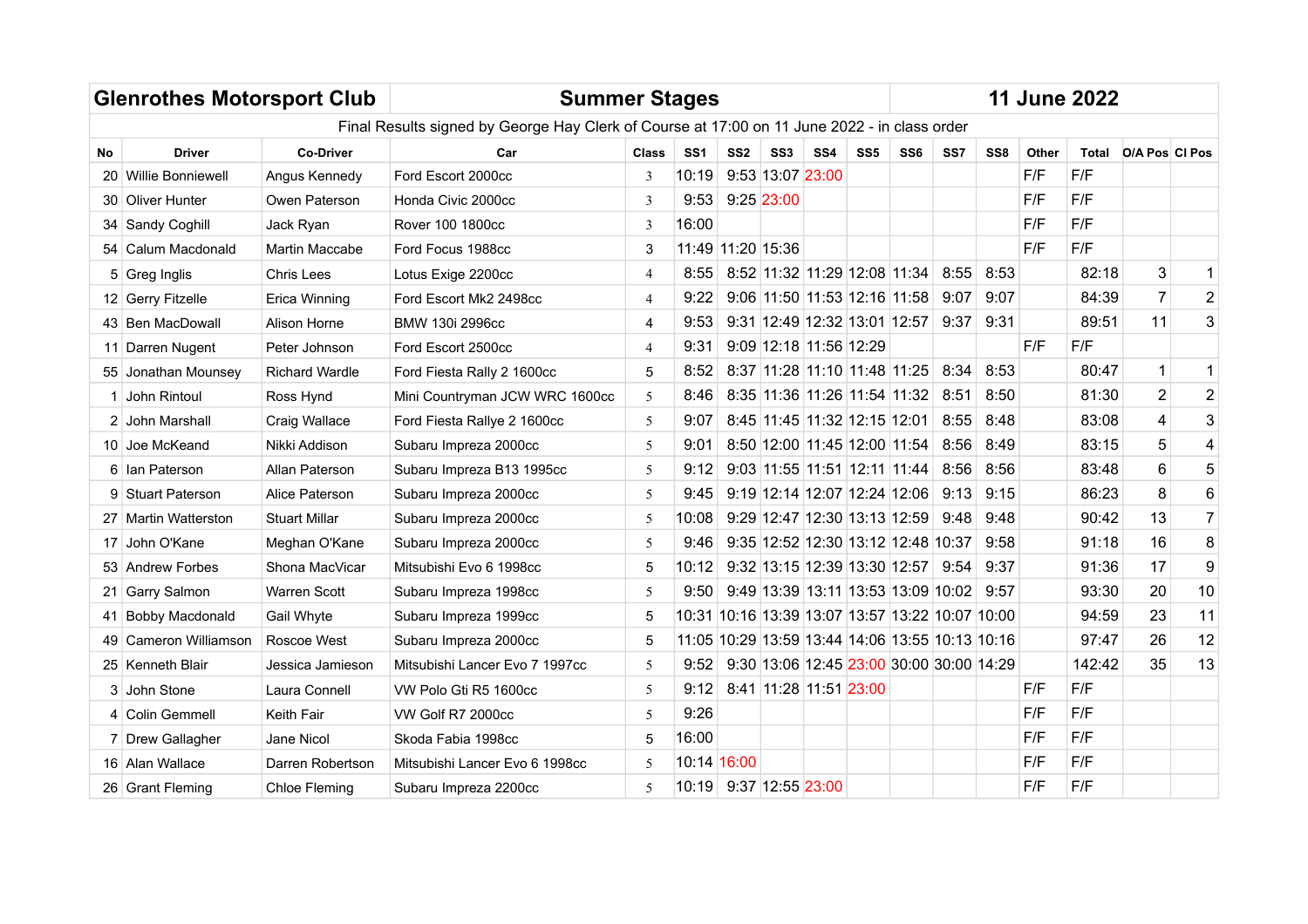|                |                 |                 |                                                  |       |                 |                 |       |                 |                |                                | Glenrothes MSC - Summer Stages Rally - 11 June 2022 - Leaderboard |                        |                         |              | 8           |
|----------------|-----------------|-----------------|--------------------------------------------------|-------|-----------------|-----------------|-------|-----------------|----------------|--------------------------------|-------------------------------------------------------------------|------------------------|-------------------------|--------------|-------------|
|                |                 |                 | Results to date at: 21:23:19 in car number order |       |                 |                 |       |                 |                | <b>Positions after Stage 8</b> |                                                                   |                        |                         |              |             |
| Car#           | SS <sub>1</sub> | SS <sub>2</sub> | SS <sub>3</sub>                                  | SS4   | SS <sub>5</sub> | SS <sub>6</sub> | SS7   | SS <sub>8</sub> | O/A            | Car#                           | <b>Driver</b>                                                     | Codriver               | <b>Class</b>            | <b>Total</b> | <b>Diff</b> |
| 1              | 8:46            | 8:35            | 11:36                                            | 11:26 | 11:54           | 11:32           | 8:51  | 8:50            | $\mathbf{1}$   | 55                             | Jonathan Mounsey                                                  | Richard Wardle         | 5                       | 80:47        |             |
| $\overline{2}$ | 9:07            | 8:45            | 11:45                                            | 11:32 | 12:15           | 12:01           | 8:55  | 8:48            | $\overline{2}$ | $\mathbf{1}$                   | John Rintoul                                                      | Ross Hynd              | 5                       | 81:30        | 0:43        |
| 3              | 9:12            | 8:41            | 11:28                                            | 11:51 | 23:00           |                 |       |                 | 3              | 5                              | Greg Inglis                                                       | <b>Chris Lees</b>      | 4                       | 82:18        | 0:48        |
| 4              | 9:26            |                 |                                                  |       |                 |                 |       |                 | 4              | $\overline{2}$                 | John Marshall                                                     | Craig Wallace          | 5                       | 83:08        | 0:50        |
| 5              | 8:55            | 8:52            | 11:32                                            | 11:29 | 12:08           | 11:34           | 8:55  | 8:53            | 5              | 10                             | Joe McKeand                                                       | Nikki Addison          | 5                       | 83:15        | 0:07        |
| 6              | 9:12            | 9:03            | 11:55                                            | 11:51 | 12:11           | 11:44           | 8:56  | 8:56            | 6              | 6                              | lan Paterson                                                      | Allan Paterson         | 5                       | 83:48        | 0:33        |
| $\overline{7}$ | 16:00           |                 |                                                  |       |                 |                 |       |                 | $\overline{7}$ | 4                              | 84:39                                                             | 0:51                   |                         |              |             |
| 8              | 9:17            | 9:03            | 23:00                                            | 30:00 | 12:26           | 11:56           | 9:04  | 9:54            | 8              | 9                              | <b>Stuart Paterson</b>                                            | Alice Paterson         | 5                       | 86:23        | 1:44        |
| 9              | 9:45            | 9:19            | 12:14                                            | 12:07 | 12:24           | 12:06           | 9:13  | 9:15            | 9              | 58                             | Des Campbell                                                      | Craig Forsyth          | $\overline{2}$          | 87:51        | 1:28        |
| 10             | 9:01            | 8:50            | 12:00                                            | 11:45 | 12:00           | 11:54           | 8:56  | 8:49            | 10             | 31                             | <b>Andrew Plunkett</b>                                            | James Burns            | 3                       | 88:47        | 0:56        |
| 11             | 9:31            | 9:09            | 12:18                                            | 11:56 | 12:29           |                 |       |                 | 11             | 43                             | <b>Ben MacDowall</b>                                              | Alison Horne           | $\overline{\mathbf{4}}$ | 89:51        | 1:04        |
| 12             | 9:22            | 9:06            | 11:50                                            | 11:53 | 12:16           | 11:58           | 9:07  | 9:07            | 12             | 14                             | Jamie Miller                                                      | Ian McCulloch          | $\overline{2}$          | 90:33        | 0:42        |
| 14             | 9:55            | 9:37            | 12:56                                            | 12:43 | 13:10           | 12:49           | 9:42  | 9:41            | 13             | 27                             | Martin Watterston                                                 | <b>Stuart Millar</b>   | 5                       | 90:42        | 0:09        |
| 15             | 10:02           | 9:50            | 12:57                                            | 23:00 |                 |                 |       |                 | 14             | 52                             | Alan Scott                                                        | Shaina Archibald       | 3                       | 90:55        | 0:13        |
| 16             | 10:14           | 16:00           |                                                  |       |                 |                 |       |                 | 15             | 24                             | <b>Bill Hamilton</b>                                              | Sara Hamilton          | 3                       | 91:15        | 0:20        |
| 17             | 9:46            | 9:35            | 12:52                                            | 12:30 | 13:12           | 12:48           | 10:37 | 9:58            | 16             | 17                             | John O'Kane                                                       | Meghan O'Kane          | 5                       | 91:18        | 0:03        |
| 18             | 9:41            |                 |                                                  |       |                 |                 |       |                 | 17             | 53                             | <b>Andrew Forbes</b>                                              | Shona MacVicar         | 5                       | 91:36        | 0:18        |
| 19             | 9:27            |                 |                                                  |       |                 |                 |       |                 | 18             | 47                             | lan McEwan                                                        | Ewan Lees              | $\overline{2}$          | 92:13        | 0:37        |
| 20             | 10:19           | 9:53            | 13:07                                            | 23:00 |                 |                 |       |                 | 19             | 23                             | Andrew Blackwood                                                  | <b>Richard Stewart</b> | $\mathbf{1}$            | 93:18        | 1:05        |
| 21             | 9:50            | 9:49            | 13:39                                            | 13:11 | 13:53           | 13:09           | 10:02 | 9:57            | 20             | 21                             | <b>Garry Salmon</b>                                               | <b>Warren Scott</b>    | 5                       | 93:30        | 0:12        |
| 22             | 10:49           | 16:00           |                                                  |       |                 |                 |       |                 | 21             | 37                             | lan Cruden                                                        | Douglas Macintyre      | 3                       | 93:38        | 0:08        |
| 23             | 10:15           | 9:46            | 13:16                                            | 13:08 | 13:35           | 13:13           | 9:57  | 10:08           | 22             | 35                             | Colin Blake                                                       | Pauline Blake          | $\overline{2}$          | 94:14        | 0:36        |
| 24             | 9:59            | 9:33            | 12:51                                            | 12:45 | 13:24           | 13:18           | 9:45  | 9:40            | 23             | 41                             | Bobby Macdonald                                                   | Gail Whyte             | 5                       | 94:59        | 0:45        |
| 25             | 9:52            | 9:30            | 13:06                                            | 12:45 | 23:00           | 30:00           | 30:00 | 14:29           | 24             | 56                             | <b>Oliver Hunter</b>                                              | <b>Matt Daniels</b>    | 3                       | 95:04        | 0:05        |
| 26             | 10:19           | 9:37            | 12:55                                            | 23:00 |                 |                 |       |                 | 25             | 38                             | Drew Barker                                                       | Shona Hale             | $\overline{2}$          | 95:59        | 0:55        |
| 27             | 10:08           | 9:29            | 12:47                                            | 12:30 | 13:13           | 12:59           | 9:48  | 9:48            | 26             | 49                             | Cameron Williamson                                                | Roscoe West            | 5                       | 97:47        | 1:48        |
| 29             | 10:34           | 10:24           | 23:00                                            | 13:21 | 13:56           | 13:18           | 10:13 | 9:59            | 27             | 42                             | Colin Irving                                                      | Emma Muir              | 3                       | 98:40        | 0:53        |
| 30             | 9:53            | 9:25            | 23:00                                            |       |                 |                 |       |                 | 28             | 57                             | Marc Mccubbin                                                     | <b>Rian Walker</b>     | 3                       | 100:19       | 1:39        |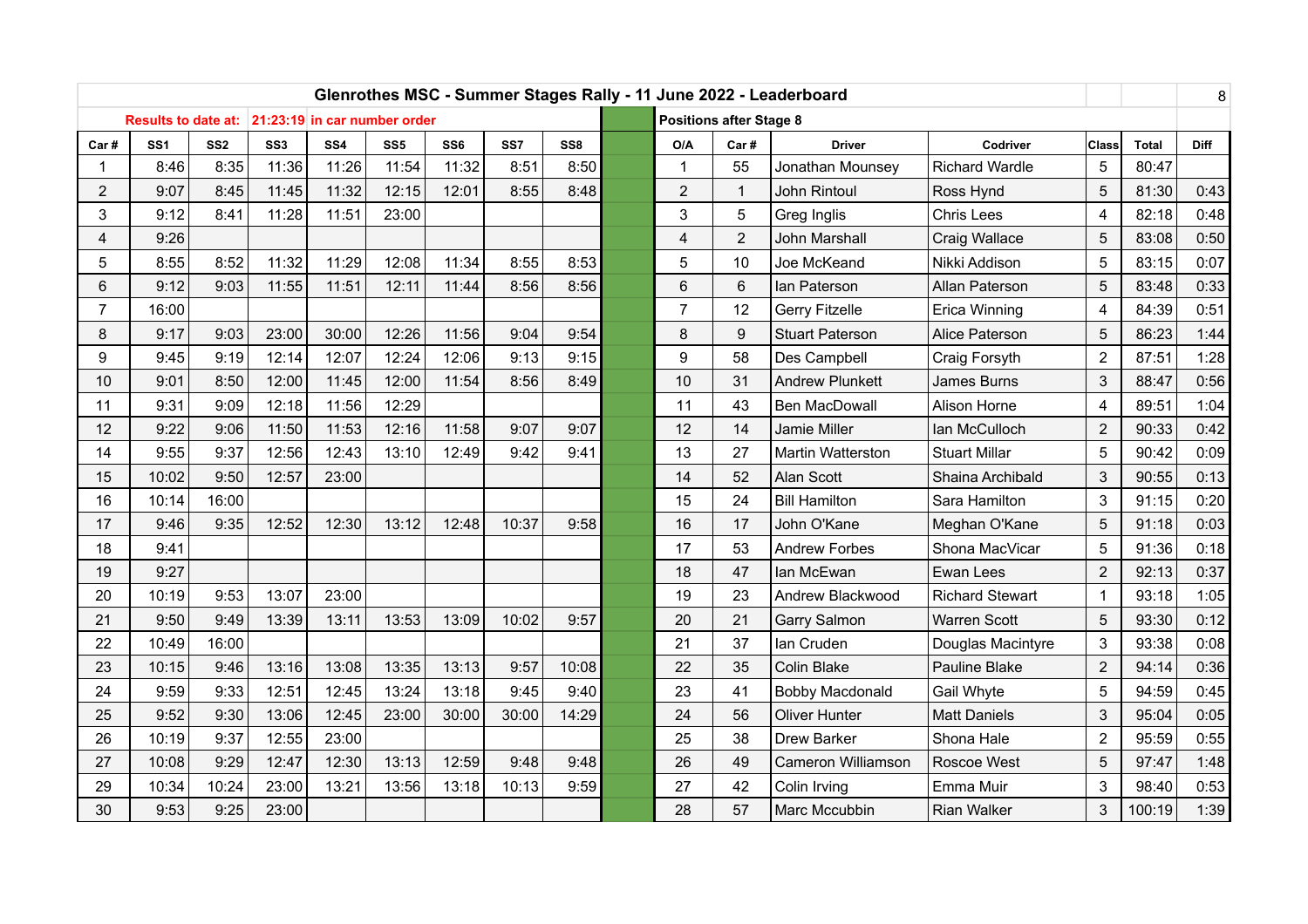|      |                                                  |                 |                 |                 |                 |                 |       |                 |     |                                | Glenrothes MSC - Summer Stages Rally - 11 June 2022 - Leaderboard |                      |                |              | 8           |
|------|--------------------------------------------------|-----------------|-----------------|-----------------|-----------------|-----------------|-------|-----------------|-----|--------------------------------|-------------------------------------------------------------------|----------------------|----------------|--------------|-------------|
|      | Results to date at: 21:23:19 in car number order |                 |                 |                 |                 |                 |       |                 |     | <b>Positions after Stage 8</b> |                                                                   |                      |                |              |             |
| Car# | SS <sub>1</sub>                                  | SS <sub>2</sub> | SS <sub>3</sub> | SS <sub>4</sub> | SS <sub>5</sub> | SS <sub>6</sub> | SS7   | SS <sub>8</sub> | O/A | Car#                           | <b>Driver</b>                                                     | Codriver             | Class          | <b>Total</b> | <b>Diff</b> |
| 31   | 9:51                                             | 9:26            | 12:45           | 12:35           | 12:47           | 12:27           | 9:32  | 9:24            | 29  | 45                             | Kenny Watt                                                        | Fraser Mccurdie      | $\mathbf{1}$   | 104:29       | 4:10        |
| 32   | 10:49                                            | 10:30           | 14:09           | 14:01           | 14:21           | 23:00           | 10:46 | 11:31           | 30  | 29                             | Chris Haw                                                         | <b>Russell Smith</b> | 3              | 104:45       | 0:16        |
| 33   | 15:12                                            |                 |                 |                 |                 |                 |       |                 | 31  | 51                             | <b>Matt Reid</b>                                                  | <b>Bryan Reid</b>    | $\overline{2}$ | 108:07       | 3:22        |
| 34   | 16:00                                            |                 |                 |                 |                 |                 |       |                 | 32  | $\overline{2}$                 | 108:59                                                            | 0:52                 |                |              |             |
| 35   | 10:16                                            | 10:09           | 13:34           | 13:20           | 13:31           | 13:16           | 10:11 | 9:57            | 33  | $\overline{2}$                 | 109:07                                                            | 0:08                 |                |              |             |
| 36   | 10:19                                            |                 |                 |                 |                 |                 |       |                 | 34  | 3                              | 114:40                                                            | 5:33                 |                |              |             |
| 37   | 10:11                                            | 9:43            | 13:14           | 12:57           | 13:27           | 12:54           | 11:22 | 9:50            | 35  | 25                             | Kenneth Blair                                                     | Jessica Jamieson     | 5              | 142:42       | 28:02       |
| 38   | 10:17                                            | 10:06           | 13:41           | 13:15           | 14:00           | 13:50           | 10:40 | 10:10           |     |                                |                                                                   |                      |                |              |             |
| 40   | 11:07                                            | 9:13            | 14:40           | 23:00           | 14:41           | 14:25           | 10:57 | 10:56           |     |                                |                                                                   |                      |                |              |             |
| 41   | 10:31                                            | 10:16           | 13:39           | 13:07           | 13:57           | 13:22           | 10:07 | 10:00           |     |                                |                                                                   |                      |                |              |             |
| 42   | 10:55                                            | 10:35           | 14:21           | 13:44           | 14:18           | 14:04           | 10:29 | 10:14           |     |                                |                                                                   |                      |                |              |             |
| 43   | 9:53                                             | 9:31            | 12:49           | 12:32           | 13:01           | 12:57           | 9:37  | 9:31            |     |                                |                                                                   |                      |                |              |             |
| 45   | 11:25                                            | 11:05           | 14:40           | 14:42           | 14:52           | 15:27           | 11:10 | 11:08           |     |                                |                                                                   |                      |                |              |             |
| 47   | 10:02                                            | 9:48            | 13:07           | 12:45           | 13:29           | 12:53           | 10:26 | 9:43            |     |                                |                                                                   |                      |                |              |             |
| 48   | 10:55                                            | 10:35           | 14:17           | 14:13           |                 |                 |       |                 |     |                                |                                                                   |                      |                |              |             |
| 49   | 11:05                                            | 10:29           | 13:59           | 13:44           | 14:06           | 13:55           | 10:13 | 10:16           |     |                                |                                                                   |                      |                |              |             |
| 50   | 10:38                                            | 10:24           | 23:00           |                 |                 |                 |       |                 |     |                                |                                                                   |                      |                |              |             |
| 51   | 12:03                                            | 11:29           | 15:37           | 15:19           | 15:16           | 15:39           | 11:25 | 11:19           |     |                                |                                                                   |                      |                |              |             |
| 52   | 9:53                                             | 9:41            | 12:51           | 13:01           | 13:13           | 12:45           | 9:50  | 9:41            |     |                                |                                                                   |                      |                |              |             |
| 53   | 10:12                                            | 9:32            | 13:15           | 12:39           | 13:30           | 12:57           | 9:54  | 9:37            |     |                                |                                                                   |                      |                |              |             |
| 54   | 11:49                                            | 11:20           | 15:36           |                 |                 |                 |       |                 |     |                                |                                                                   |                      |                |              |             |
| 55   | 8:52                                             | 8:37            | 11:28           | 11:10           | 11:48           | 11:25           | 8:34  | 8:53            |     |                                |                                                                   |                      |                |              |             |
| 56   | 9:37                                             | 9:20            | 12:27           | 19:16           | 12:40           | 12:15           | 10:17 | 9:12            |     |                                |                                                                   |                      |                |              |             |
| 57   | 10:47                                            | 10:27           | 14:08           | 14:04           | 14:43           | 14:17           | 10:58 | 10:55           |     |                                |                                                                   |                      |                |              |             |
| 58   | 9:34                                             | 9:17            | 12:15           | 12:20           | 12:35           | 12:24           | 9:55  | 9:31            |     |                                |                                                                   |                      |                |              |             |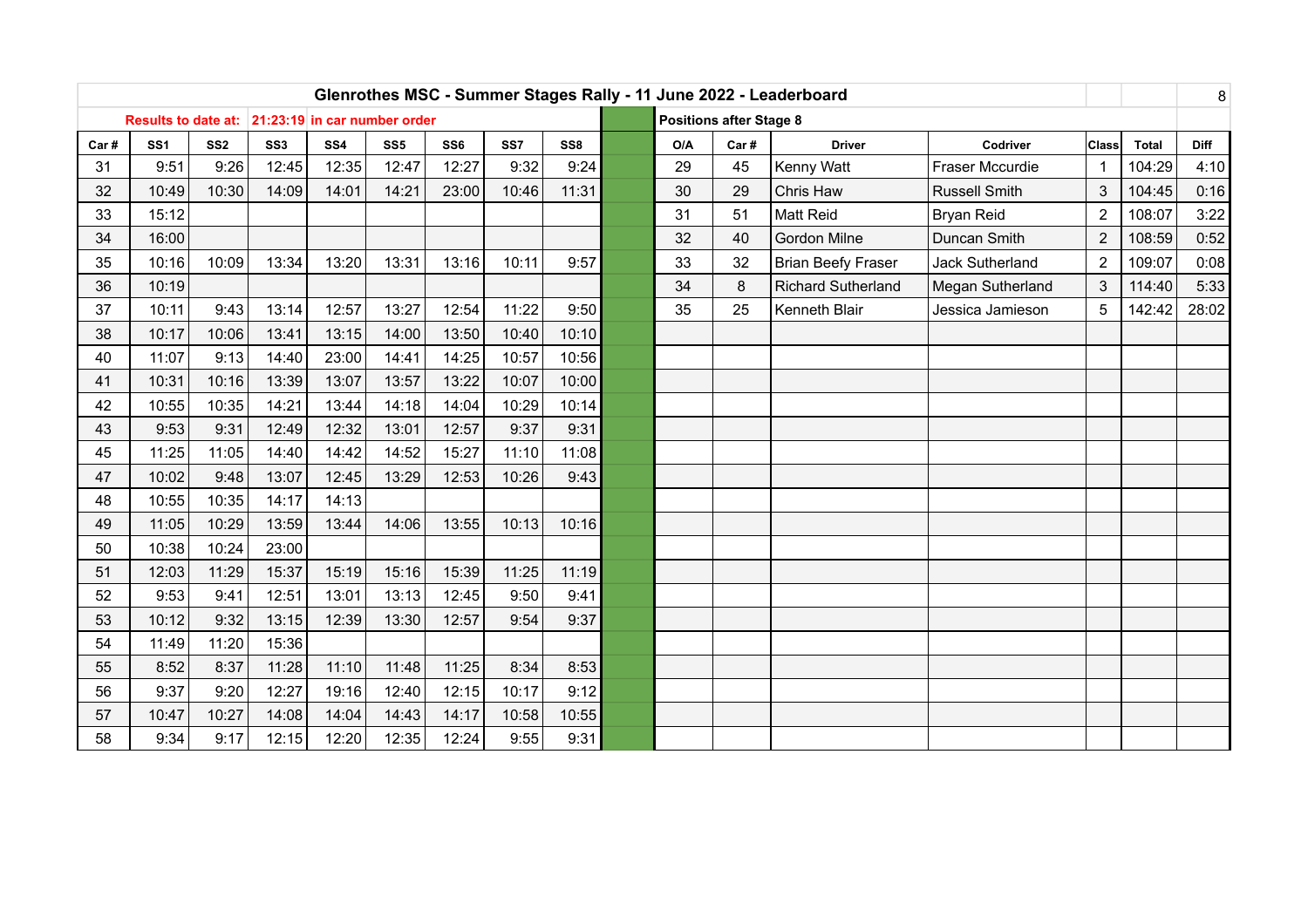|    |                       | Glenrothes Motorsport Club - Summer Stages - 11/06/2022 |                |                         |                   |                  |     | <b>Retirements</b>     |                 |     |                 |       |                                |
|----|-----------------------|---------------------------------------------------------|----------------|-------------------------|-------------------|------------------|-----|------------------------|-----------------|-----|-----------------|-------|--------------------------------|
| No | <b>Driver</b>         | <b>Co-Driver</b>                                        | Class          | SS <sub>1</sub>         | SS <sub>2</sub>   | SS <sub>3</sub>  | SS4 | SS <sub>5</sub>        | SS <sub>6</sub> | SS7 | SS <sub>8</sub> | Other | <b>Comment</b>                 |
|    | 3 John Stone          | Laura Connell                                           | 5              | 9:12                    |                   |                  |     | 8:41 11:28 11:51 23:00 |                 |     |                 | F/F   | <b>Alternator Belt</b>         |
|    | 4 Colin Gemmell       | Keith Fair                                              | 5              | 9:26                    |                   |                  |     |                        |                 |     |                 | F/F   | Alternator                     |
|    | 7 Drew Gallagher      | Jane Nicol                                              | 5              | 16:00                   |                   |                  |     |                        |                 |     |                 | F/F   | <b>Cracked Manifold</b>        |
|    | 11 Darren Nugent      | Peter Johnson                                           | 4              | 9:31                    |                   |                  |     | 9:09 12:18 11:56 12:29 |                 |     |                 | F/F   | Couped                         |
|    | 15 Graeme Rintoul     | Jim Rintoul                                             | 3              | 10:02                   |                   | 9:50 12:57 23:00 |     |                        |                 |     |                 | F/F   | <b>Drive Shaft</b>             |
|    | 16 Alan Wallace       | Darren Robertson                                        | 5              | 10:14 16:00             |                   |                  |     |                        |                 |     |                 | F/F   | <b>Broken Drive Shaft</b>      |
|    | 18 Jonathan MacDonald | Chris Wareham                                           | 3              | 9:41                    |                   |                  |     |                        |                 |     |                 | F/F   | Gearbox / Clutch               |
|    | 19 Steven Hay         | Cameron Dunn                                            | $\overline{2}$ | 9:27                    |                   |                  |     |                        |                 |     |                 | F/F   | Oil Cooler Damage              |
|    | 20 Willie Bonniewell  | Angus Kennedy                                           | 3              | 10:19                   |                   | 9:53 13:07 23:00 |     |                        |                 |     |                 | F/F   | <b>Back Axle</b>               |
|    | 22 Kenny Moore        | Fiona Moir                                              | $\overline{2}$ | 10:49 16:00             |                   |                  |     |                        |                 |     |                 | F/F   | Engine                         |
|    | 26 Grant Fleming      | Chloe Fleming                                           | 5              | 10:19                   |                   | 9:37 12:55 23:00 |     |                        |                 |     |                 | F/F   |                                |
|    | 30 Oliver Hunter      | Owen Paterson                                           | 3              | 9:53                    |                   | $9:25$ 23:00     |     |                        |                 |     |                 | F/F   | Gear Selector                  |
|    | 33 Joe Pringle        | David Dalgliesh                                         | $\overline{2}$ | 15:12                   |                   |                  |     |                        |                 |     |                 | F/F   | Gear Box                       |
|    | 34 Sandy Coghill      | Jack Ryan                                               | 3              | 16:00                   |                   |                  |     |                        |                 |     |                 | F/F   |                                |
|    | 36 Steven Crockett    | Kenny Anderson                                          | $\mathbf 1$    | 10:19                   |                   |                  |     |                        |                 |     |                 | F/F   | <b>Broken Driveshaft</b>       |
|    | 48 Tom Johnstone      | Mark Runciman                                           | 1              | 10:55 10:35 14:17 14:13 |                   |                  |     |                        |                 |     |                 | F/F   | <b>Threaded Calipher Bolts</b> |
|    | 50 James Wilson       | lan Wilson                                              | 1              |                         | 10:38 10:24 23:00 |                  |     |                        |                 |     |                 | F/F   | <b>Engine Failure</b>          |
|    | 54 Calum Macdonald    | Martin Maccabe                                          | 3              |                         | 11:49 11:20 15:36 |                  |     |                        |                 |     |                 | F/F   | <b>Track Rod</b>               |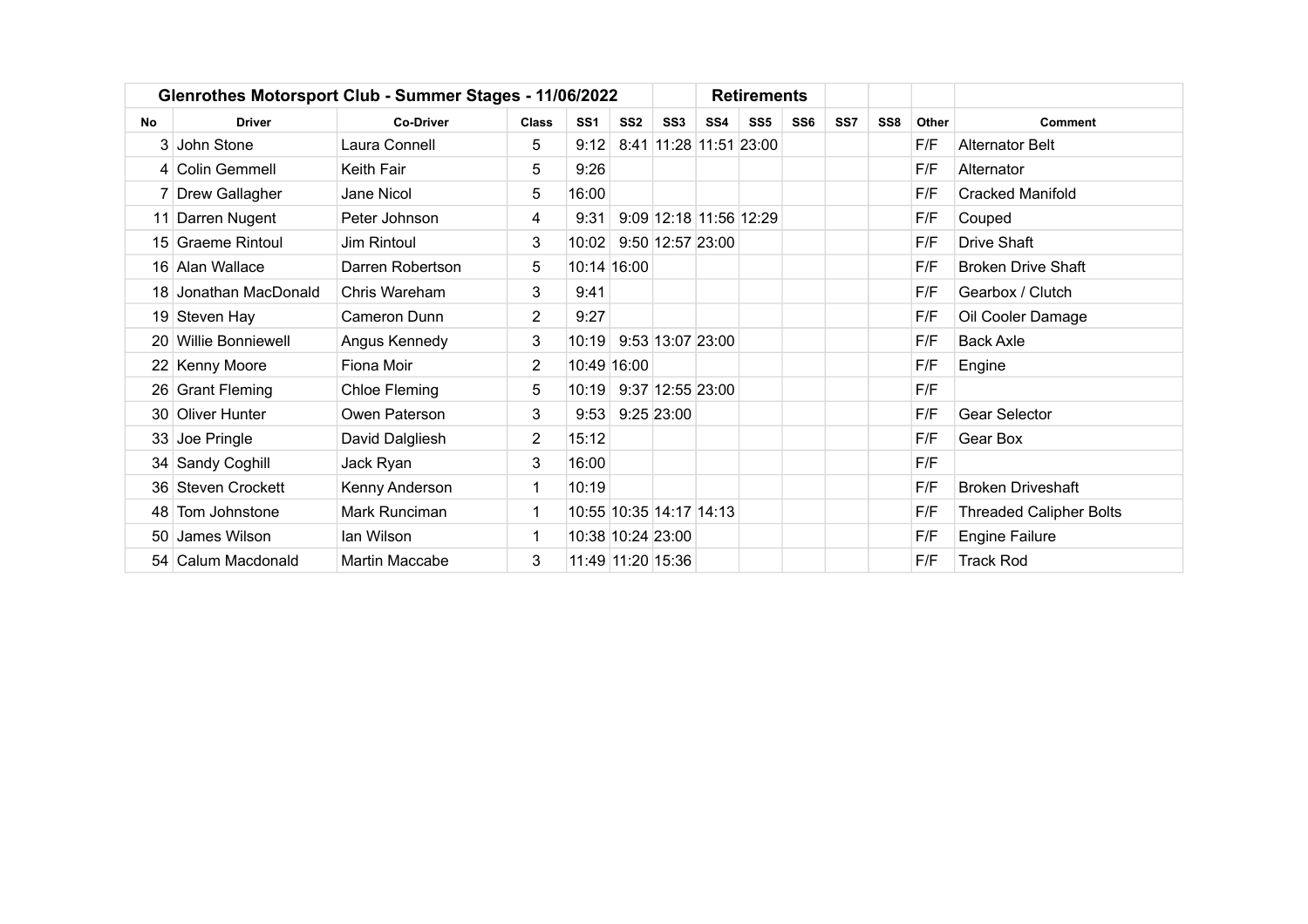|                 |                |                 |                  | Glenrothes Motorsport Club - Summer Stages - 11/06/2022 |                  |                 |                |             |             |                 |                | <b>Fastest on Stage</b> |                |             |                |             |
|-----------------|----------------|-----------------|------------------|---------------------------------------------------------|------------------|-----------------|----------------|-------------|-------------|-----------------|----------------|-------------------------|----------------|-------------|----------------|-------------|
| <b>Position</b> |                | SS <sub>1</sub> |                  | SS <sub>2</sub>                                         |                  | SS <sub>3</sub> |                | SS4         |             | SS <sub>5</sub> |                | SS <sub>6</sub>         |                | SS7         |                | SS8         |
|                 | <b>No</b>      | <b>Time</b>     | <b>No</b>        | <b>Time</b>                                             | <b>No</b>        | <b>Time</b>     | <b>No</b>      | <b>Time</b> | <b>No</b>   | <b>Time</b>     | No             | <b>Time</b>             | <b>No</b>      | <b>Time</b> | <b>No</b>      | <b>Time</b> |
| $\mathbf{1}$    | $\mathbf{1}$   | 8:46            | $\mathbf{1}$     | 8:35                                                    | 55               | 11:28           | 55             | 11:10       | 55          | 11:48           | 55             | 11:25                   | 55             | 8:34        | $\overline{2}$ | 8:48        |
| $\overline{c}$  | 55             | 8:52            | 55               | 8:37                                                    | 3                | 11:28           | 1              | 11:26       | $\mathbf 1$ | 11:54           | $\mathbf 1$    | 11:32                   | 1              | 8:51        | 10             | 8:49        |
| 3               | 5              | 8:55            | 3                | 8:41                                                    | 5                | 11:32           | 5              | 11:29       | 10          | 12:00           | 5              | 11:34                   | 5              | 8:55        | 1              | 8:50        |
| 4               | 10             | 9:01            | $\overline{2}$   | 8:45                                                    | 1                | 11:36           | $\overline{2}$ | 11:32       | 5           | 12:08           | 6              | 11:44                   | $\overline{2}$ | 8:55        | 55             | 8:53        |
| 5               | $\overline{2}$ | 9:07            | 10               | 8:50                                                    | $\overline{2}$   | 11:45           | 10             | 11:45       | 6           | 12:11           | 10             | 11:54                   | 10             | 8:56        | 5              | 8:53        |
| 6               | 6              | 9:12            | 5                | 8:52                                                    | 12               | 11:50           | 6              | 11:51       | 2           | 12:15           | 8              | 11:56                   | 6              | 8:56        | 6              | 8:56        |
| $\overline{7}$  | 3              | 9:12            | 6                | 9:03                                                    | 6                | 11:55           | 3              | 11:51       | 12          | 12:16           | 12             | 11:58                   | 8              | 9:04        | 12             | 9:07        |
| 8               | 8              | 9:17            | 8                | 9:03                                                    | 10               | 12:00           | 12             | 11:53       | 9           | 12:24           | $\overline{2}$ | 12:01                   | 12             | 9:07        | 56             | 9:12        |
| 9               | 12             | 9:22            | 12               | 9:06                                                    | $\boldsymbol{9}$ | 12:14           | 11             | 11:56       | 8           | 12:26           | 9              | 12:06                   | 9              | 9:13        | 9              | 9:15        |
| 10              | 4              | 9:26            | 11               | 9:09                                                    | 58               | 12:15           | 9              | 12:07       | 11          | 12:29           | 56             | 12:15                   | 31             | 9:32        | 31             | 9:24        |
| 11              | 19             | 9:27            | 40               | 9:13                                                    | 11               | 12:18           | 58             | 12:20       | 58          | 12:35           | 58             | 12:24                   | 43             | 9:37        | 58             | 9:31        |
| 12              | 11             | 9:31            | 58               | 9:17                                                    | 56               | 12:27           | 27             | 12:30       | 56          | 12:40           | 31             | 12:27                   | 14             | 9:42        | 43             | 9:31        |
| 13              | 58             | 9:34            | $\boldsymbol{9}$ | 9:19                                                    | 31               | 12:45           | 17             | 12:30       | 31          | 12:47           | 52             | 12:45                   | 24             | 9:45        | 53             | 9:37        |
| 14              | 56             | 9:37            | 56               | 9:20                                                    | 27               | 12:47           | 43             | 12:32       | 43          | 13:01           | 17             | 12:48                   | 27             | 9:48        | 24             | 9:40        |
| 15              | 18             | 9:41            | 30               | 9:25                                                    | 43               | 12:49           | 31             | 12:35       | 14          | 13:10           | 14             | 12:49                   | 52             | 9:50        | 14             | 9:41        |
| 16              | 9              | 9:45            | 31               | 9:26                                                    | 52               | 12:51           | 53             | 12:39       | 17          | 13:12           | 47             | 12:53                   | 53             | 9:54        | 52             | 9:41        |
| 17              | 17             | 9:46            | 27               | 9:29                                                    | 24               | 12:51           | 14             | 12:43       | 27          | 13:13           | 37             | 12:54                   | 58             | 9:55        | 47             | 9:43        |
| 18              | 21             | 9:50            | 25               | 9:30                                                    | 17               | 12:52           | 24             | 12:45       | 52          | 13:13           | 43             | 12:57                   | 23             | 9:57        | 27             | 9:48        |
| 19              | 31             | 9:51            | 43               | 9:31                                                    | 26               | 12:55           | 47             | 12:45       | 24          | 13:24           | 53             | 12:57                   | 21             | 10:02       | 37             | 9:50        |
| 20              | 25             | 9:52            | 53               | 9:32                                                    | 14               | 12:56           | 25             | 12:45       | 37          | 13:27           | 27             | 12:59                   | 41             | 10:07       | 8              | 9:54        |
| 21              | 43             | 9:53            | 24               | 9:33                                                    | 15               | 12:57           | 37             | 12:57       | 47          | 13:29           | 21             | 13:09                   | 35             | 10:11       | 21             | 9:57        |
| 22              | 52             | 9:53            | 17               | 9:35                                                    | 25               | 13:06           | 52             | 13:01       | 53          | 13:30           | 23             | 13:13                   | 49             | 10:13       | 35             | 9:57        |
| 23              | 30             | 9:53            | 14               | 9:37                                                    | 47               | 13:07           | 41             | 13:07       | 35          | 13:31           | 35             | 13:16                   | 29             | 10:13       | 17             | 9:58        |
| 24              | 14             | 9:55            | 26               | 9:37                                                    | 20               | 13:07           | 23             | 13:08       | 23          | 13:35           | 24             | 13:18                   | 56             | 10:17       | 29             | 9:59        |
| 25              | 24             | 9:59            | 52               | 9:41                                                    | 37               | 13:14           | 21             | 13:11       | 21          | 13:53           | 29             | 13:18                   | 47             | 10:26       | 41             | 10:00       |
| 26              | 47             | 10:02           | 37               | 9:43                                                    | 53               | 13:15           | 38             | 13:15       | 29          | 13:56           | 41             | 13:22                   | 42             | 10:29       | 23             | 10:08       |
| 27              | 15             | 10:02           | 23               | 9:46                                                    | 23               | 13:16           | 35             | 13:20       | 41          | 13:57           | 38             | 13:50                   | 17             | 10:37       | 38             | 10:10       |